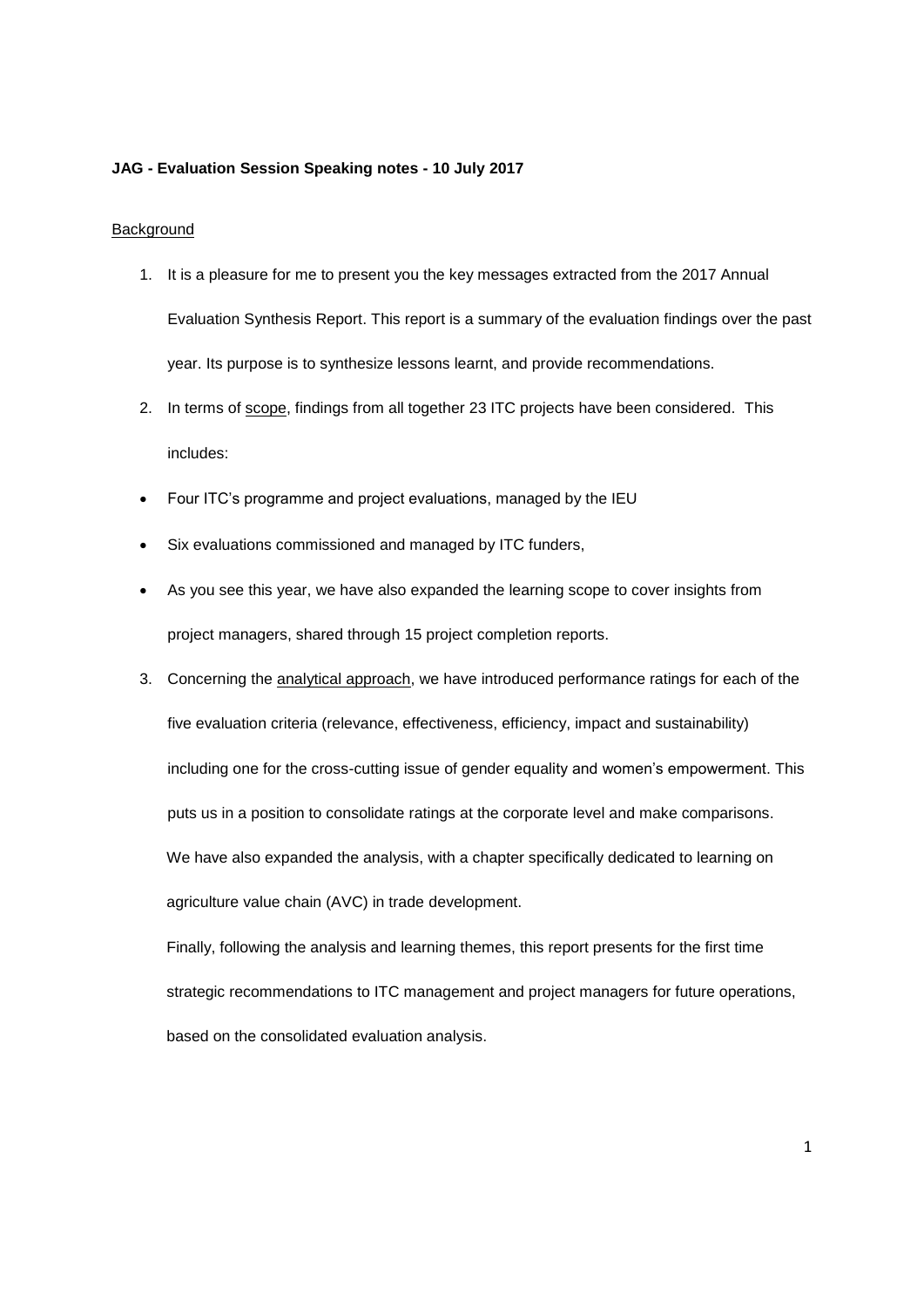## Main messages

4. The overall trend in terms of ITC's project performance is pretty encouraging.

The organization is on track in terms of its core business and management approach. Evaluation suggests that in some areas, it needs to go deeper.

- Looking at the rating of project performance in the ten ITC and external evaluations, an overall average score of 4.7 was achieved on a rating scale of 1-6.
- This means that in the overall, evaluations have considered that ITC projects have achieved either some strong results or a majority of positive results.
- 5. Let me detail this overall message around two main areas: project strategy and project services, where evaluation recognize progress and good practices and, at the same time, identifies opportunities for improvement.

Concerning project strategy, last year's Annual Synthesis Report already observed significant progress in applying a programme approach in each of the six focus areas of ITC, with programme level theories of change.

In our analysis, we have observed that the ratings, especially in terms of effectiveness and efficiency, are significantly higher for more recent projects than for older projects.

This strongly suggests that the programmatic approach is being progressively implemented into the design of new projects.

At the same time, evaluations perceive the need for continuing the efforts in implementing the programmatic approach into new and in existing projects in two main areas: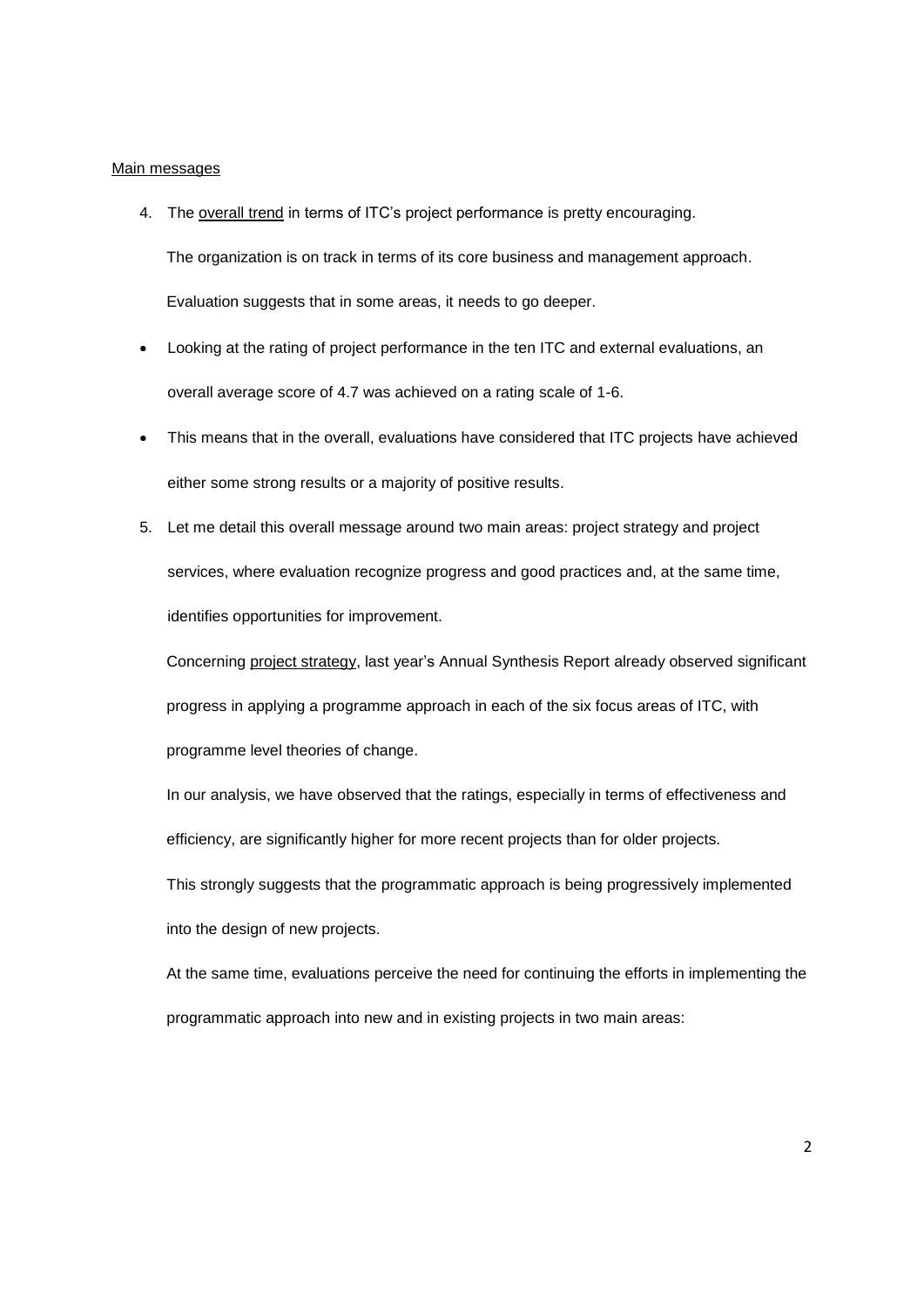a. In managing projects, it is important that managers proceed to a systematic verification and improvement of the quality and use of project level theories of change, not only at design stage, but as a living tool for project management.

b. At the same time, as attested by successive Annual Evaluation synthesis reports since 2013, the issue of good project monitoring is still a collective challenge, ever though excellent work has been done in some projects.

This is why this year's report recommends to constantly emphasize project monitoring and reporting as a major, budgeted and assigned task in project management.

6. In terms of ITC's project services to clients, evaluations clearly acknowledge that ITC has a clear and recognized comparative advantage in providing internationalization support services to SMEs, in particular in the area of bringing SMEs to market, and including the bottom of the pyramid for inclusiveness.

This represents an opportunity to be more responsive at the country level, where ITC can further improve its performance around three main axes:

a. An increased focus on assessing and verifying the needs and the capacity of SMEs throughout the project cycle.

This was for example the case for enhancing gender strategies in AVCs. All projects should conduct gender-conscious needs assessment and allocating a budget for specific work to reach a critical mass of gender-sensitive results.

b. Anchoring our work on strengthening TISIs capacity as implementing partners even more, as a precondition for sustainability.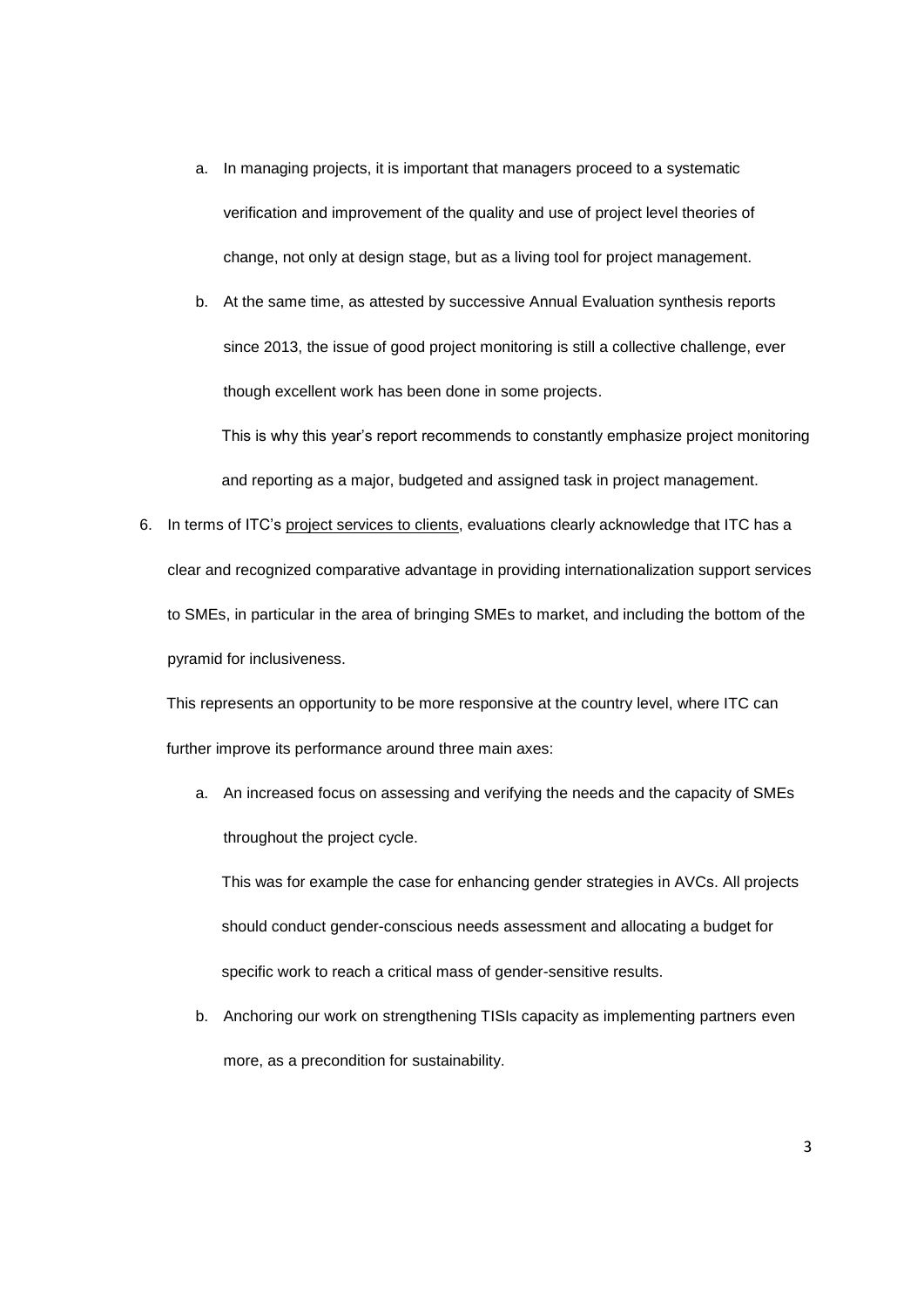TISIs play a decisive role as implementing partners. For example, concerning the specific case of an AVC, a TISI was instrumental in providing for a collective marketing system, which proved to be a solution to link smallholders farmers to agricultural value chains.

This ensured their bargaining power facing large players, and to translate small farmers products in profits for farmers.

Acknowledging the decisive role of our implementing partners, it is recommended to position a phased and realistic TISI capacity building plan in a three-year project implementation cycle.

The need to strengthening TISIs capacity is particularly valid in the context of LDCs were projects need to look for longer implementation periods and allocate measurable funds for follow up.

c. The third message to further build on SME marketing is the need to maximize partnerships with private sector external parties, since these have the real power to increase business opportunities for SMEs and business linkages between supply and destination markets.

Acknowledging the decisive role of external parties, it is recommended to continue and intensify the effective collaboration with private sector partners to connect business transactions along the international value chains.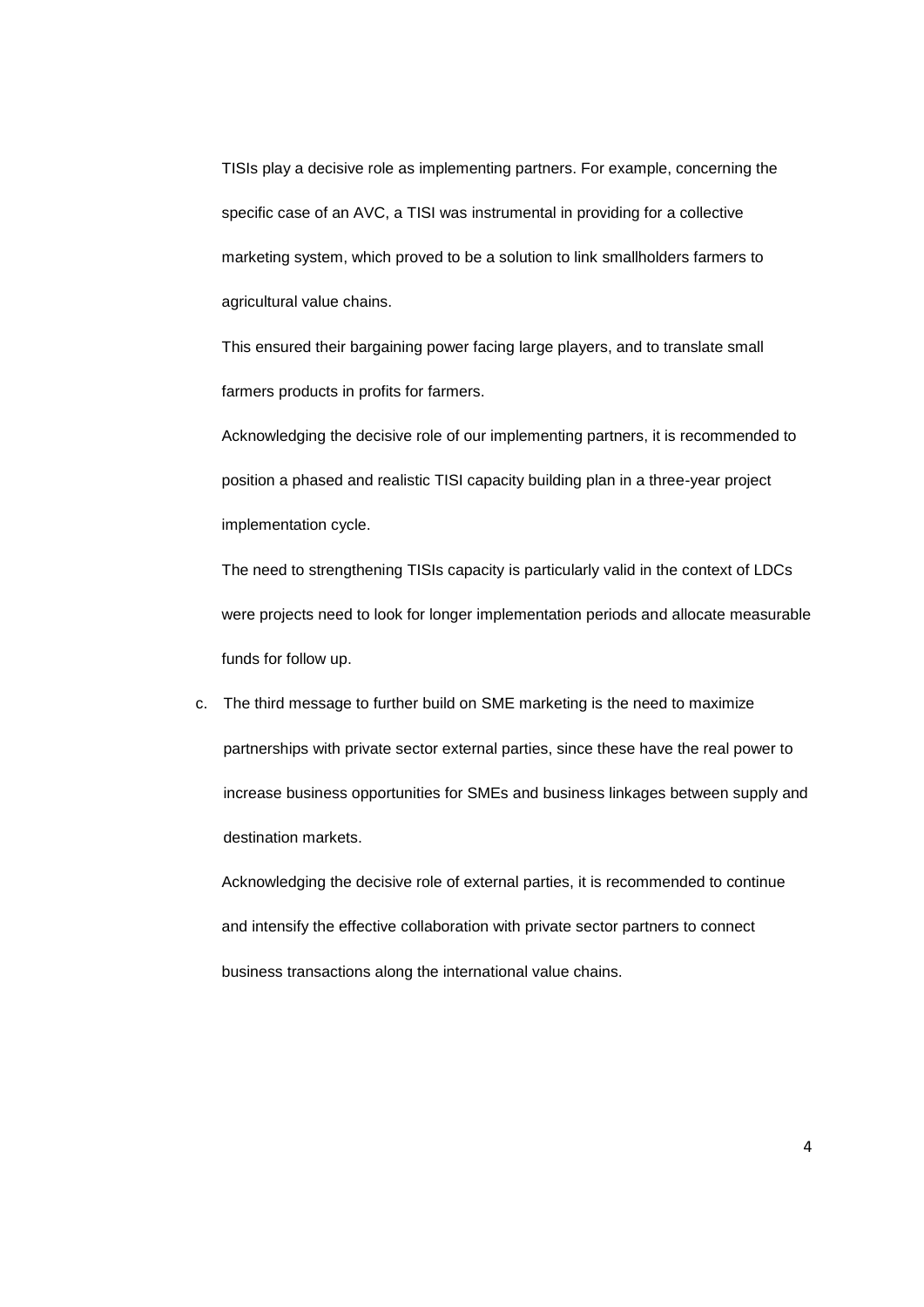## Evaluation function developments

7. Last year at the JAG, the Peer Review of the ITC's evaluation function report and ITC's Management Response were presented and discussed.

As requested during last year JAG, the developments concerning the ITC's evaluation function since then are summarized in this report, and the implementation status of the accepted recommendations is detailed in the annex.

As you can see, the Independent Evaluation Unit is on good track in implementing the recommendations:

- 8. In 2017, the Unit has completed the implementation of its three-tier evaluation system in ITC with all projects in ITC having submitted a form of evaluation:
- Independent evaluations conducted directly by the Unit
- Self-evaluations for large programmes and projects, and
- Project completion reports for all technical assistance projects.

Following these lines, the Unit has launched its first corporate level evaluation. It focuses on assessing ITC's performance in its participation in the "Delivery as One" UN system.

9. Within the three-tier evaluation system, another important feature is the publication of the ITC Evaluation Guidelines which aims is to serve as a reference for ITC staff and Aid-for-Trade evaluation practitioners when undertaking evaluation and tasks related to monitoring and reporting.

The objective of the Guidelines is to building common understanding on the methodology, process and quality standards of ITC evaluations, to ensure a level of coherence across different types of evaluation.